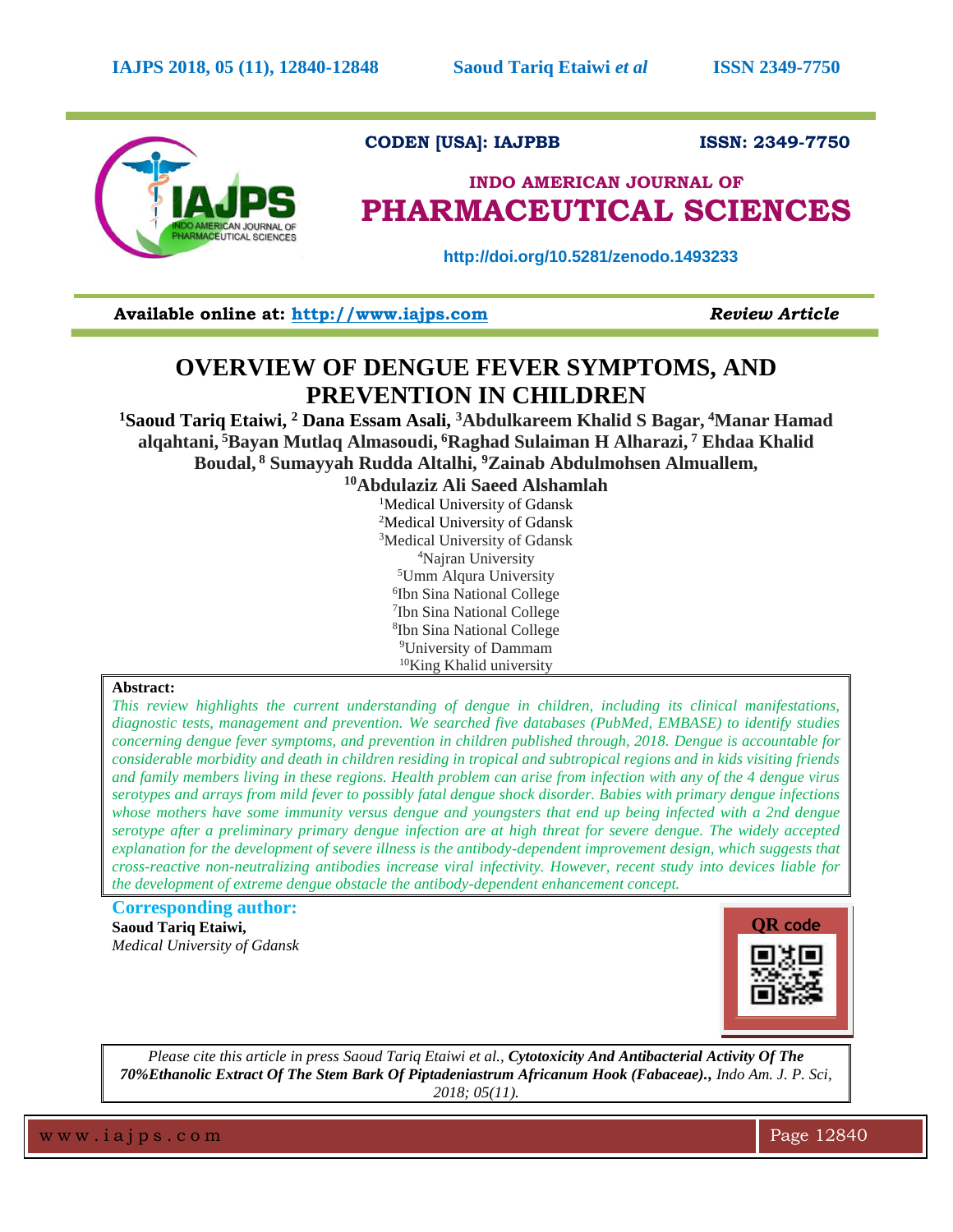#### **INTRODUCTION:**

Dengue has become an increasing public health issue over the past 50 years, particularly in Southeast Asia and Central and South America [1]. It has been recommended that there is additionally a substantial level of dengue transmission in Africa [2].Dengue infection comes from the family Flaviviridae, genus Flavivirus. It is a vector-borne condition transferred to human beings by Aedes mosquitos, primarily Aedes aegypti. This is a day-biting insect that preferentially eats human beings, taking several blood meals from one or a number of human hosts. They breed in containers and are carefully linked with human residences, thus transferring virus at higher rates in metropolitan settings. The geographical series of a second dengue vector, Aedes albopictus, has broadened considerably over the previous 30 years. However, this is a less effective vector and is currently not seen as a major factor to dengue transmission [4].The term 'dengue virus' describes a team of four genetically and antigenically related infections that are called serotypes (DENV-1 to DENV-4).

The vast majority of dengue situations, almost 95 percent, are youngsters much less compared to 15 years old [3].Dengue causes a spectrum of illness from mild fever to extreme disease with plasma leakage and shock. Babies and youngsters with second heterologous dengue infections are most in jeopardy for severe dengue condition. Laboratory diagnosis of dengue could be developed within five days of disease beginning by direct discovery of viral components in serum. After day 5, serologic diagnosis offers indirect proof of dengue. Presently, no reliable antiviral representatives are offered to deal with dengue infection. As a result, therapy remains supportive, with focus on close hematological monitoring, recognition of indication of serious condition and fluid-replacement therapy and/or blood transfusions when needed. Development of a dengue vaccine is considered a high public wellness top priority. A secure and effective dengue vaccine would also be necessary for travelers.

This review highlights the current understanding of dengue in children, including its clinical manifestations, diagnostic tests, management and prevention.

#### **METHODOLOGY:**

We searched five databases (PubMed, EMBASE) to identify studies concerning dengue fever symptoms, and prevention in children published through, 2018. We limited our studies to English language articles with human subjects. Furthermore, we searched references of included articles for more relevant data.

#### **DISCUSSION:**

#### • **Clinical manifestations of dengue disease**

The urban-adapted A. aegypti mosquito is commonly dispersed across tropical and subtropical areas. A map of the present circulation of dengue infection transmission that quantifies dengue virus transmission based upon available worldwide proof exists in Fig. 1 [2].International estimates of dengue virus infections based upon an assumed consistent yearly infection rate amongst an unrefined estimate of the population in jeopardy have produced figures of 50-100 million infections each year. This number is commonly pointed out and presently used by the World Health Organization (WHO) [1].Kids with mild dengue infection do not normally need a hospital stay and moderate or asymptomatic dengue infections are often not spotted by the public health surveillance system.

Dengue virus infection is usually inapparent [6], [7], yet could bring about a wide variety of clinical manifestations, from light high temperature to plasma leakage and the potentially deadly dengue shock syndrome [1]..The clinical indications of dengue in babies vary, with a greater regularity of plasma leakage and shock contrasted with dengue in older children [8], [9].Dengue illness was initially classified by the WHO into dengue fever, dengue hemorrhagic high temperature and dengue shock disorder [10]. Nevertheless, as dengue spread worldwide, it ended up being noticeable that this classification was not universally suitable for medical management [11].In 2009, the WHO provided a revised classification which differentiates between severe and non-severe dengue [1].Serious dengue is additionally recognized as dengue shock syndrome. Non-severe dengue consists of probable dengue, dengue without advising indications (previously dengue fever) and dengue with warning indications (formerly dengue hemorrhagic fever, Table 1). The risk of serious illness differs by age. In 114 babies, 1211 youngsters and 346 adults with laboratoryconfirmed dengue in Nicaragua, extreme dengue or non-severe dengue with warning indicators happened in 64%, 55% and 36% of infants, youngsters and grownups specifically [9].

In enhancement to the difference between serious and nonsevere dengue, the WHO recognizes 3 phases in the clinical course of a dengue infection, i.e. the febrile, essential and recovery stage [1].Patients in the febrile stage typically develop fever, headache with or without retroorbital discomfort, myalgia, arthralgia, and a maculopapular to petechial rash. Although children normally struggle with high fever,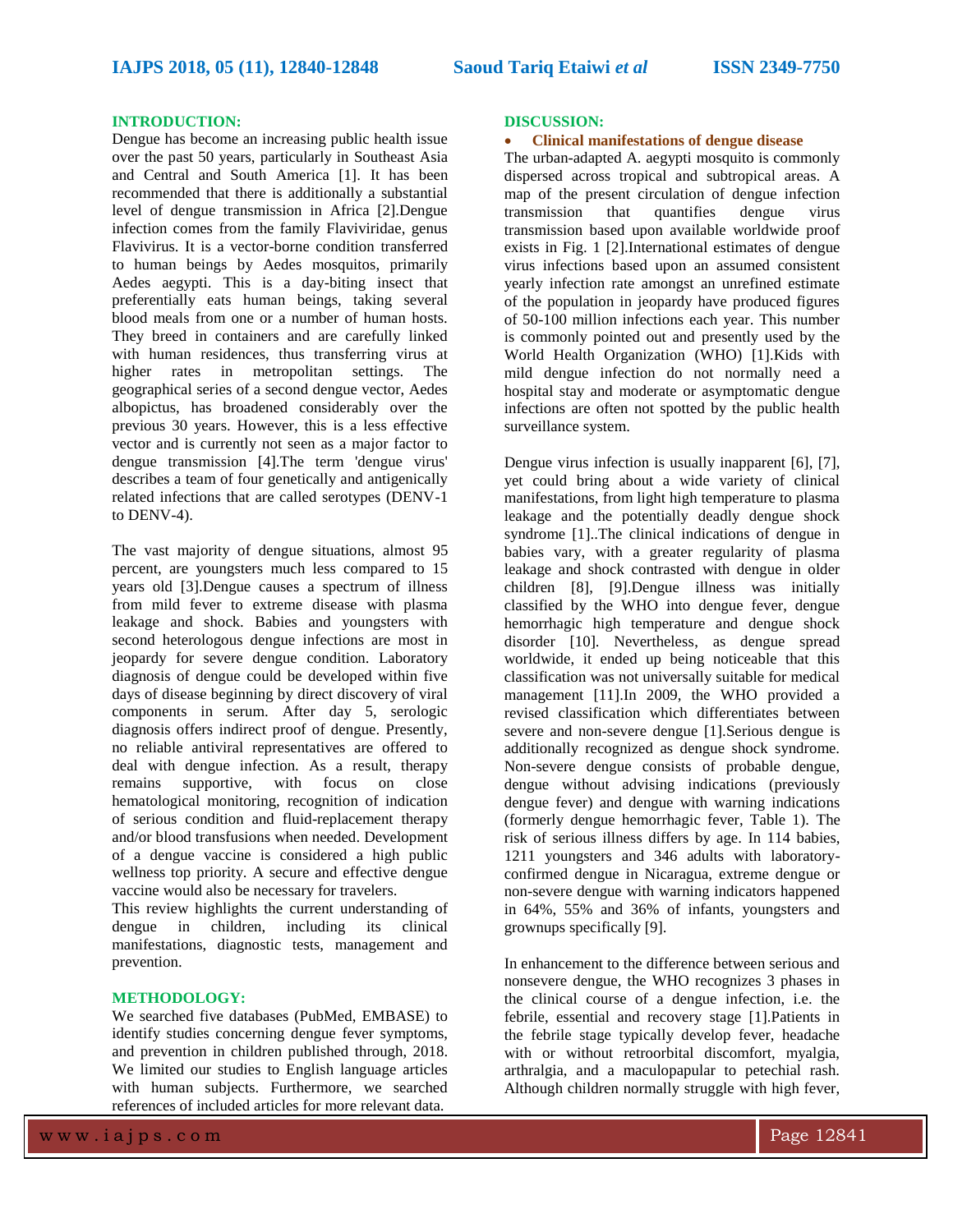they are generally much less symptomatic than adults throughout this phase of the ailment [12].Mild hemorrhagic indications like petechiae and mucosal membrane layer blood loss (e.g. nose and gums) might be seen. This stage lasts for 3-7 days, after which most patients recoup without problems. However, in a small proportion of patients a systemic vascular leak syndrome becomes evident around the time of defervescence. This critical phase is defined by a progressive leukopenia along with a decrease in the platelet matter, hemorrhagic symptoms, pleural effusions, ascites and hypoproteinemia. Shock occurs when a critical volume of plasma is lost with leakage. Vascular leakage and shock are extra regular and a lot more serious in youngsters than in adults while hemorrhaging manifestations and body organ involvement are extra common in grownups [9], [13].

Clinically significant bleeding in the essential stage of dengue infection in youngsters usually takes place only in association with extensive and prolonged shock [14]. The modified vascular permeability

reverts spontaneously to a typical degree after about 48-72 h during the recuperation phase. General health enhances, cravings returns, gastrointestinal symptoms abate, the hemodynamic standing stabilizes and diuresis follows [1]. People who have been contaminated with one dengue infection serotype (primary dengue virus infection) have longterm safety immunity versus re-infection with the exact same serotype. Nevertheless, the exact same person could be infected up to 4 times by heterologous virus serotypes. Children and grownups experiencing a secondary dengue infection have a much greater risk of creating severe dengue [15]. In prospective studies with Thai kids  $> 1$  year of age, extreme dengue was 5-fold much more regular throughout secondary infection compared to throughout primary infection [16]. Infants born to mommies with recognized immunity to dengue virus are a special group at high danger for serious dengue and hospitalization throughout primary infection in the initial year of life [15].



**Figure 1.**National and subnational evidence consensus on complete absence (green) through to complete presence (red) of dengue [2].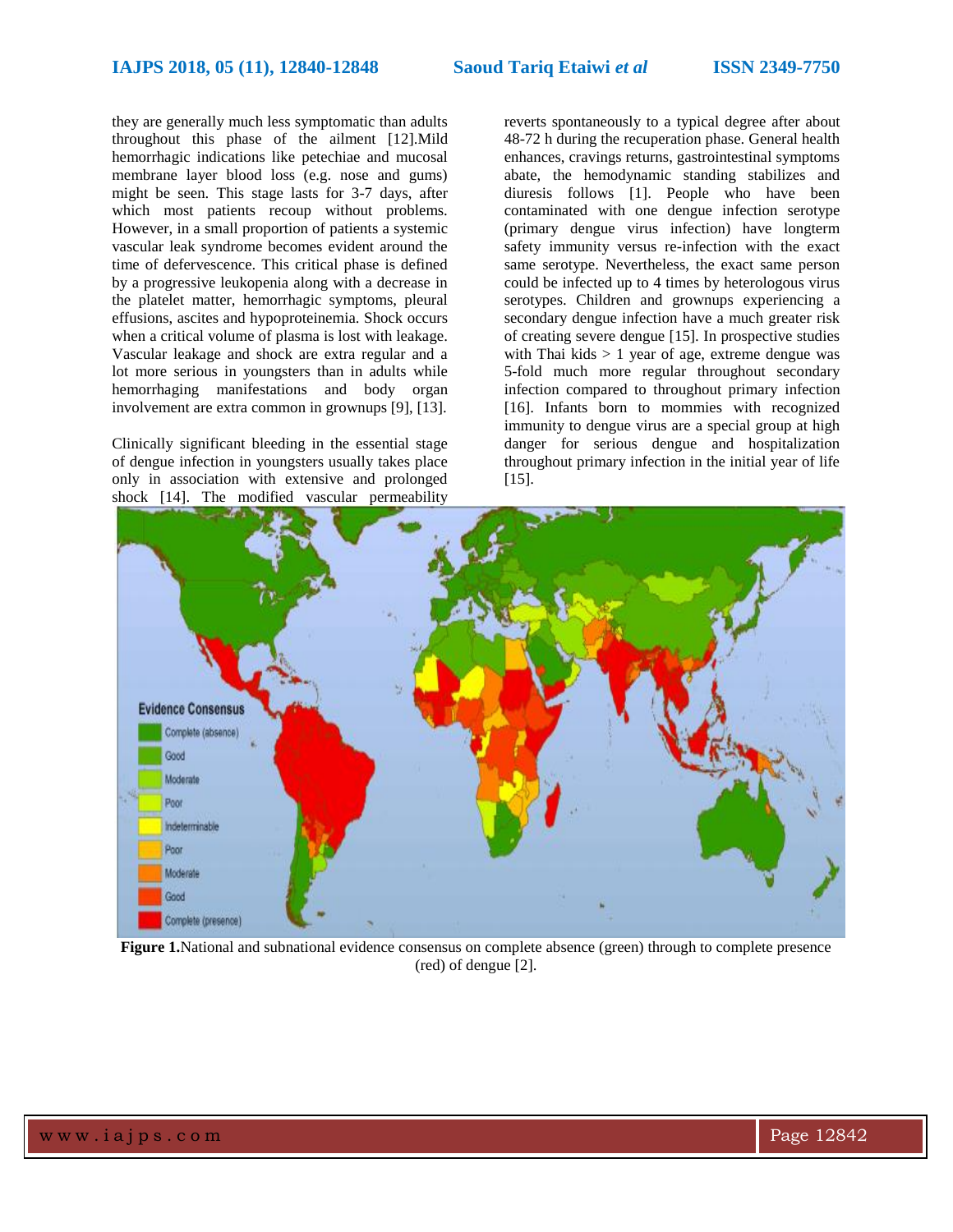### • **Diagnosis and management of dengue disease in children**

Diagnostic approaches to confirm dengue virus infection might entail discovery of viable virus, viral nucleic acid, peripherally circulating viral antigens or host antibodies, or a combination of these techniques. After the beginning of ailment, dengue virus can be discovered in serum, plasma, distributing blood cells and various other tissues for 4 to five days. For that reason, prior to day five of illness, dengue infections might be detected by virus isolation in cell culture, by detection of viral RNA by nucleic acid amplification examinations (e.g. reverse transcriptase-polymerase chain reaction (RTPCR)), or by discovery of viral antigens, such as the NS1 antigen, by quick tests (Fig. 2) [1].In Vietnamese babies with primary dengue infection, discovery of plasma NS1 antigen was found to be a more sensitive pen of dengue compared to real-time RT-PCR in the very first few days after illness beginning [16].This is consistent with various other descriptions of the high sensitivity of NS1 discovery in kids and adults with dengue [17], [18].A combined dengue fast test for the detection of NS1 and immunoglobulin M (IgM) or IgG antibodies had a favorable predictive value of 96% in Cambodian children who were hospitalized for an uncertainty of dengue [19].

After day 5, dengue infections and antigens go away from the blood and particular antibodies appear, making serology the approach of choice for diagnosis.1 The acquired immune action to a primary dengue infection is typically characterized by a slow and low-titer antibody rise with IgM appearing by days 3-5 and IgG obvious by days 5-7 of disease [12], [20].During an additional infection, IgM titers rise much slower than IgG titers and might lead to false negative examinations [1], [12], [20].On the other hand, IgG degrees climb quickly in recurring infection and may be found throughout the acute phase of infection. Therefore, IgM and IgG proportions may serve in distinguishing primary from secondary infection (Fig. 2) [1].Antibody discovery can be carried out using hemagglutination restraint (HI), enhance addiction, neutralization, IgM capture ELISA (MAC-ELISA), and indirect IgG ELISA assays [12], [20].A four-fold or higher increase in antibody levels gauged by IgG ELISA or by the HI test in paired sera validates acute or recent infection. However, waiting on the recovering serum gathered at the time of patient discharge is not extremely valuable for diagnosis and professional management and offers only a retrospective confirmation [1] .Cross-reaction with other flaviviruses interfere with serologic testing [20].

Although serological and molecular diagnostic tests for dengue are widely readily available, the prices, waiting time, and big instance numbers cause a scenario that case management and reporting in a lot of high worry setups is based upon clinical diagnosis alone. Dengue fever can easily be puzzled with nondengue diseases, especially in nonepidemic situations. Depending on the geographical origin of the patient, various other etiologies ought to be eliminated. These include yellow fever, Japanese encephalitis, West Nile fever, alphaviruses (such as Sinbis and Chikungunya), malaria, leptospirosis, typhoid, measles, enteroviruses and influenza [1], [14]. Diarrhea, throwing up, petechiae, bruising, hepatomegaly and clinical proof of systemic vascular leakage, such as pleural effusion or ascites, took place a lot more frequently in babies with dengue as compared to infants with other febrile diseases in a Vietnamese potential descriptive study [16].Additionally, the median nadir in white blood cell count was substantially lower and liver transaminase levels were dramatically greater in babies with dengue as compared to babies with other febrile health problems. Additionally, a positive tourniquet test enhances the chance of dengue in youngsters providing with a febrile illness [21].Early diagnosis of dengue infection is necessary for the rapid acknowledgment of the much more severe signs and symptoms of dengue and decreases unnecessary use anti-biotics. No specific treatment for dengue is available and clinical management includes close monitoring of hematologic worth, fluid replacement therapy as required, and recognition of indicators of extreme illness (Table 1). Youngsters with potential dengue that have the ability to endure appropriate volumes of oral fluids, pass urine and do not have any of the warning signs could be sent residence with oral rehydration option and acetaminophen for high fever [1].The usage of non-steroidal antiinflammatory representatives ought to be prevented as these medications may worsen gastritis or bleeding. A randomized controlled test in Vietnamese patients aged 5-20 years did not discover a benefit for oral prednisolone throughout the very early phase of dengue infection [22].

Kids that are sent house ought to be monitored daily by health care service providers. Children with indication and those at greater risk for serious kinds of dengue, such as infants, have to be admitted for intravenous liquid treatment and hematocrit monitoring. A double-blind randomized contrast of three different intravenous solutions in 383 Vietnamese children with moderate to extreme dengue shock disorder discovered that Ringer's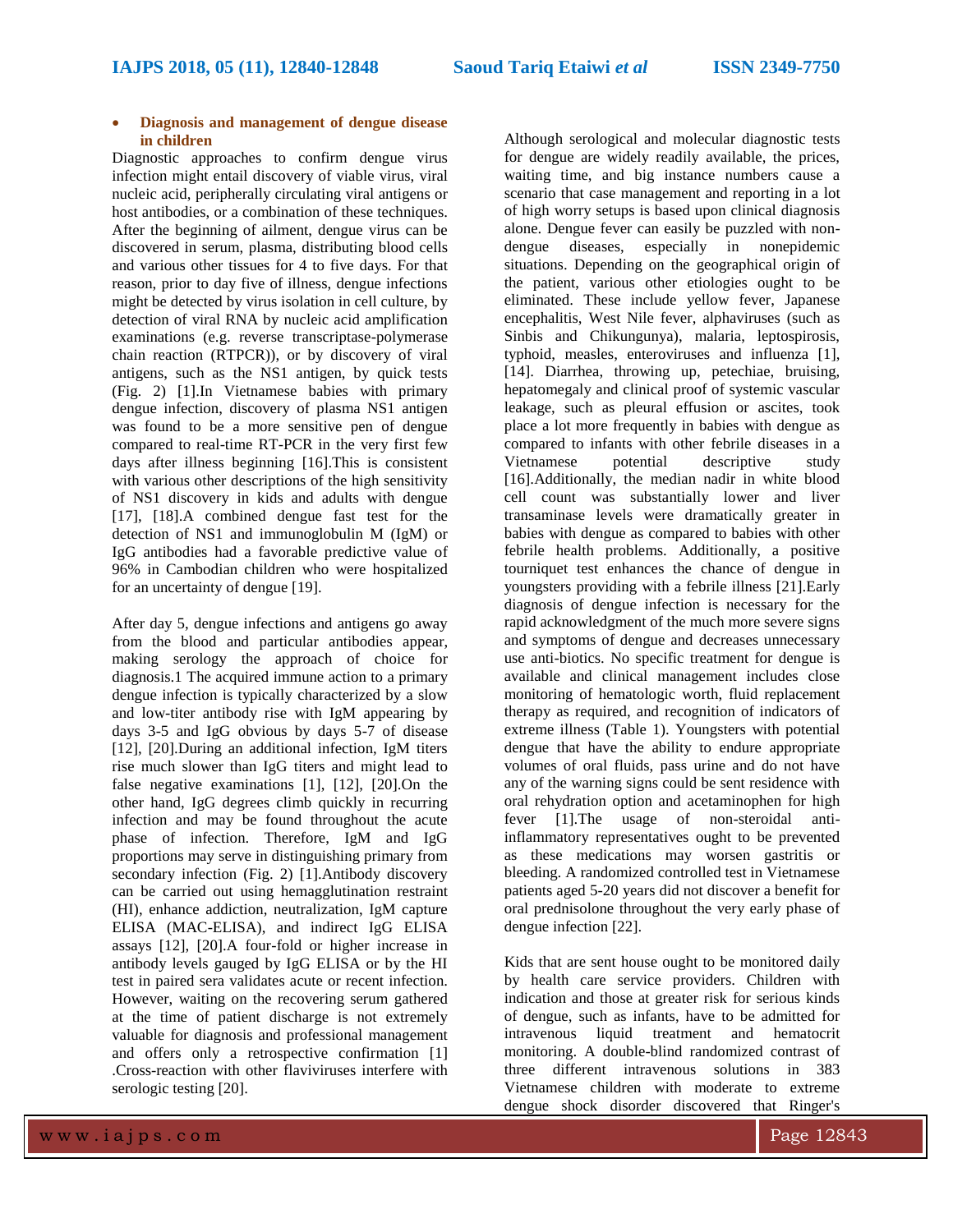lactate (crystalloid) was as efficient in restoring cardiovascular status as either dextran or starch containing colloidal solutions. For those with refractory shock, colloidal options with starch are the safest and most reliable option for cardiovascular recovery [23].Blood transfusion with fresh-packed red cells or fresh whole blood ought to be offered as quickly as severe bleeding is presumed or

acknowledged. Platelet concentrates can be given when huge blood loss could not be taken care of with fresh entire blood or fresh-packed cells [1].Finally, although steroids are assumed to stabilize capillary permeability during shock, a test of 63 kids in Thailand randomized to high-dose methylprednisolone (30 mg/kg) cannot demonstrate a benefit in early dengue shock [24].

**Table 1.**Diagnosis and management of dengue fever by dengue case classification. Data from World Health Organization (WHO) [1].

| <b>Diagnosis</b>                                               | $U_1$ ganizativn $(V(1)$  1 .<br>Diagnostic criteria                                                                                                                                                                                                                                                                                                                                                   | <b>Management</b>                                                                                                                                                                                                                                                                                              |
|----------------------------------------------------------------|--------------------------------------------------------------------------------------------------------------------------------------------------------------------------------------------------------------------------------------------------------------------------------------------------------------------------------------------------------------------------------------------------------|----------------------------------------------------------------------------------------------------------------------------------------------------------------------------------------------------------------------------------------------------------------------------------------------------------------|
| Probable dengue                                                | Live in or travel to a dengue endemic<br>area<br>Fever and at least 2 of the following:<br>nausea, vomiting, rash, leukopenia,<br>arthralgia, myalgia, and a positive<br>tourniquet test                                                                                                                                                                                                               | Outpatient<br>with<br>daily<br>management<br>monitoring<br>Oral rehydration solution<br>Acetaminophen for treatment of fever<br>Do not use non-steroidal anti-inflammatory<br>agents                                                                                                                           |
| without<br><b>Dengue</b><br>warning<br>signs<br>(Dengue fever) | Laboratory-confirmed dengue<br>Fever and at least 2 of the following:<br>nausea, vomiting, rash, leukopenia,<br>arthralgia, myalgia, and a positive<br>tourniquet test                                                                                                                                                                                                                                 | Hospital admission of infants, consider<br>outpatient<br>management<br>with<br>daily<br>monitoring in children >1 year<br>Oral rehydration solution if tolerated<br>Closely monitor temperature pattern, fluid<br>balance, urine output, warning signs,<br>hematocrit, white blood cell and platelet<br>counts |
| Dengue with warning<br>(Dengue<br>signs<br>hemorrhagic fever)  | Laboratory-confirmed dengue Fever<br>and at least 2 of the following: nausea,<br>vomiting, rash, leukopenia, arthralgia,<br>myalgia, and a positive tourniquet test<br>Any of the following warning signs:<br>abdominal<br>tenderness,<br>pain<br><sub>or</sub><br>persistent emesis, volume overload<br>(edema), mucosal bleeding, lethargy or<br>restlessness,<br>hepatomegaly,<br>hemoconcentration | Intravenous crystalloid solutions<br>Blood transfusions if necessary<br>Monitor hematocrit, vital signs, peripheral<br>perfusion, urine output, blood glucose and<br>other organ functions                                                                                                                     |
| <b>Severe</b><br>dengue<br>shock<br>(Dengue<br>syndrome)       | Laboratory-confirmed dengue<br>One of the following: shock, significant<br>volume<br>overload with respiratory<br>distress, severe clinical bleeding, organ<br>failure                                                                                                                                                                                                                                 | Intensive care treatment<br>Intravenous crystalloid or colloid solutions<br>Blood transfusion with fresh-packed red<br>cells or fresh whole blood<br>Platelet concentrates in case of massive<br>bleeding                                                                                                      |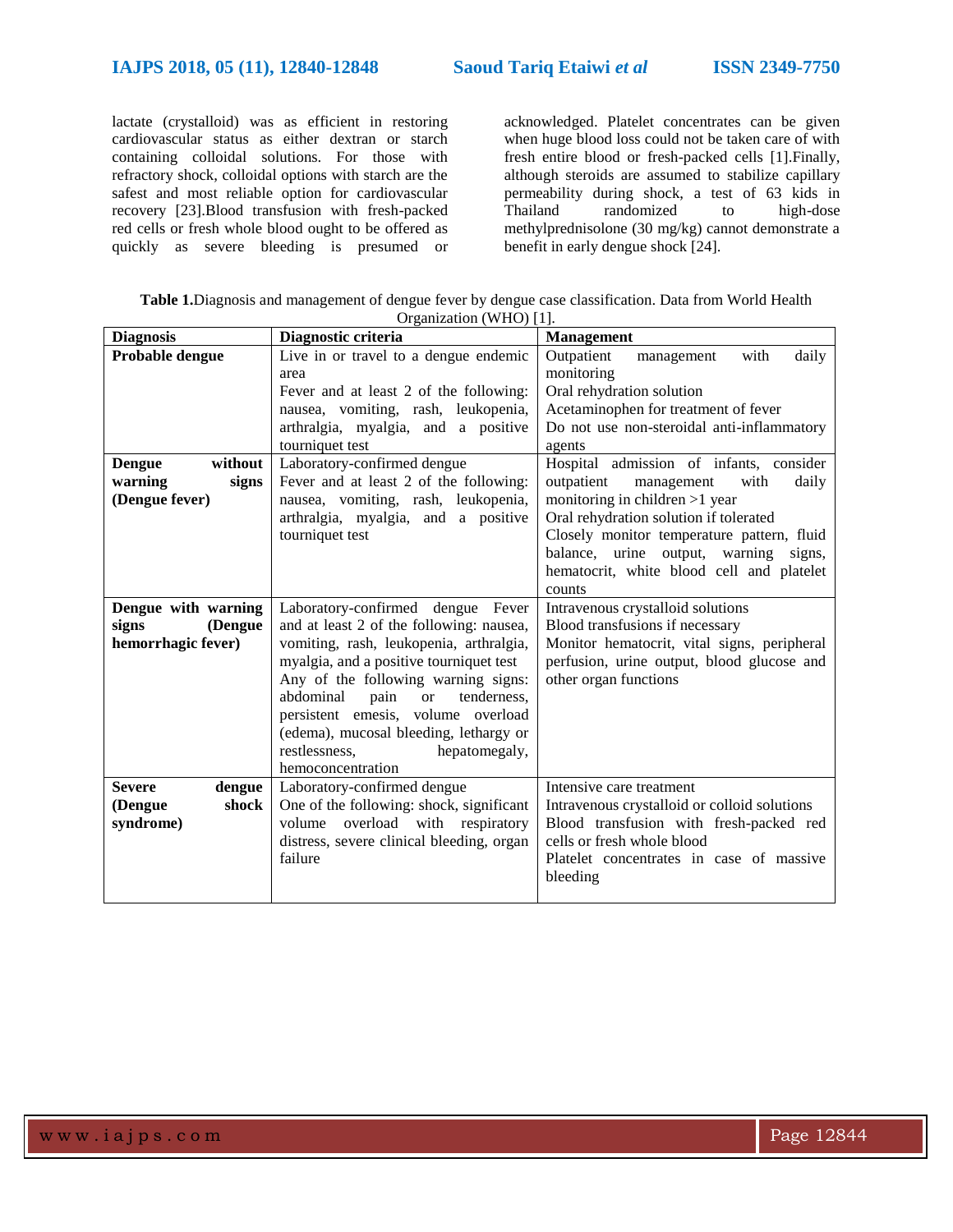

**Figure 2.** Laboratory diagnostic options in patients with suspected dengue infection From C.P [16].

#### • **Interventions for prevention and control of dengue**

Presently, vector control is the only available approach for prevention and control of dengue. Reduction of vector breeding sites with environmental clean-up campaigns to deal with disposed of or unnecessary water containers, and prevention of insect accessibility to reproducing sites is commonly promoted [1], [25].Treatment of waterstorage vessels with larvicide [26] or predacious copepods [27] are used to eliminate larval stages. The performance of these treatments has been shown at a community degree, [27], [28] but hardly ever on a nationwide range, perhaps maybe in Singapore and Cuba [29], [30].Nevertheless, also when mosquito populaces have been decreased dramatically, as in Singapore, instances of dengue are still taped [29].Although space-spraying of insecticide to kill adult vectors around houses is preferred, a continual impact on virus transmission has not been demonstrated [1], [31].There is some proof that high household coverage of interior recurring spraying in an outbreak setting could decrease dengue transmission [32].The preference of Aedes vectors for daytime task and feeding means that insecticidetreated bednets are ineffective for dengue control. Numerous little trials of other insecticide-treated products, such as curtains and waterjar covers, show a decrease in indices of household vectors [33] -[35] and trials are necessitated to explore their performance on a bigger scale [35].The existence of numerous viral serotypes and the organization of previous dengue virus infection with a boosted risk for more serious condition have presented substantial obstacles to vaccine advancement. Standard live undermined vaccines (serial flow with dog kidney tissue) were provided to Thai babies and children

[36], [37].Nonetheless, actions to the four serotypes after administration of these vaccines were not equivalent, bring about immunodominance which skews both the antibody and T cell actions. Live undermined chimeric injections utilizing recombinant technology have lately been developed. One such prospect vaccine, CYD-TDV, is a recombinant, live, undermined, tetravalent dengue vaccine based upon the yellow high temperature 17D vaccine pressure [38].Phase 1 and 2 tests have been taken on in children and grownups that were either immunologically natıve versus dengue and other flaviviruses before vaccination or who had some degree of pre-existing flaviviral resistance. These research studies show that a three-dose program offered over 12 months is well tolerated and elicits balanced counteracting antibody actions against the four serotypes in varied epidemiological setups [39] - [42].Recently, the results of the first scientific trial of the protective effectiveness of this investigational dengue vaccine versus virological validated dengue of any type of serotype in Thai schoolchildren were released. Efficiency estimates versus DENV1, 3 and 4 were around 70%. Conversely, efficiency was not shown against DENV2, and the truth that DENV2 was the widespread serotype during the research study, diminished the total vaccine efficiency in this study to 30.2% (95% CI 13.4-56.6). The vaccine was well tolerated without safety and security signals after 2 years of follow-up [43].Large-scale phase 3 studies in numerous epidemiological settings will give additional information for the CYDTDV vaccine.

#### **CONCLUSION:**

Dengue is accountable for considerable morbidity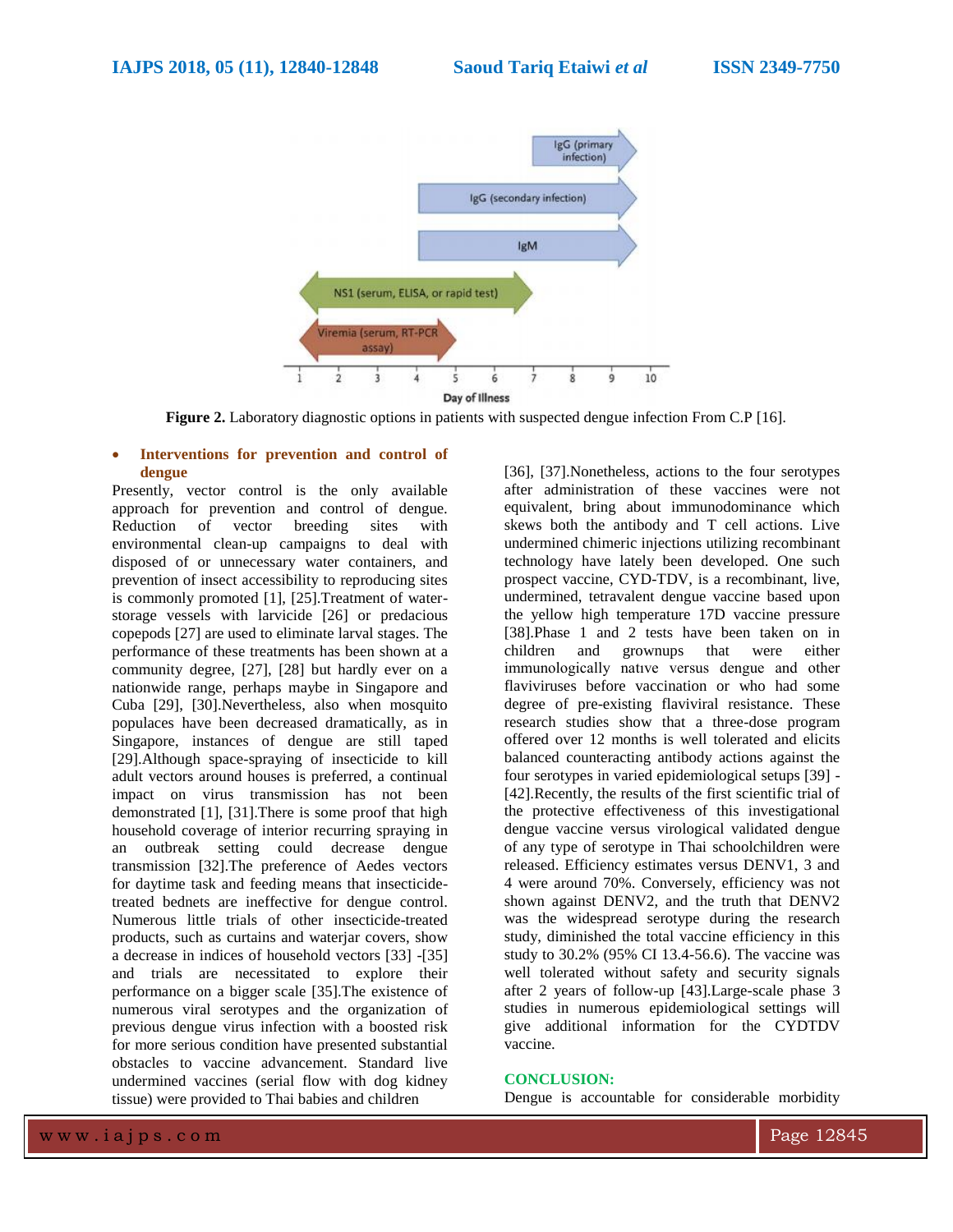and death in children residing in tropical and subtropical regions and in kids visiting friends and family members living in these regions. Health problem can arise from infection with any of the 4 dengue virus serotypes and arrays from mild fever to possibly fatal dengue shock disorder. Babies with primary dengue infections whose mothers have some immunity versus dengue and youngsters that end up being infected with a 2nd dengue serotype after a preliminary primary dengue infection are at high threat for severe dengue. The widely accepted explanation for the development of severe illness is the antibody-dependent improvement design, which suggests that cross-reactive non-neutralizing antibodies increase viral infectivity. However, recent study into devices liable for the development of extreme dengue obstacle the antibody-dependent enhancement concept.

Because of the raised number of autochthonous along with travel-associated situations, doctors around the world need to be informed with the clinical symptoms of dengue associated condition, the laboratory methods available for diagnosis, and current management recommendations. A safe and effective dengue vaccine will be the cornerstone of any kind of successful dengue control program. Up until a vaccine becomes universally available the efforts to improve treatment with application of existing best practices in triage and fluid management must continue.

#### **REFERENCES:**

- 1. World Health Organization (WHO). Dengue: guidelines for diagnosis, treatment, prevention and control; 2009. Available from: [http://www.who.int/rpc/guidelines/97892415478](http://www.who.int/rpc/guidelines/9789241547871/en/) [71/en/.](http://www.who.int/rpc/guidelines/9789241547871/en/)
- 2. Brady OJ, Gething PW, Bhatt S, Messina JP, Brownstein JS, Hoen AG, et al. Refining the global spatial limits of dengue virus transmission by evidence-based consensus. PLoS Negl Trop Dis 2012;6(8):e1760.
- 3. Bhattacharya MK, Maitra S, Ganguly A, Bhattacharya A, Sinha A. Dengue: a growing menace e a snapshot of recent facts, figures & remedies. Int J Biomed Sci 2013;9(2):61-7.
- 4. Lambrechts L, Scott TW, Gubler DJ. Consequences of the expanding global distribution of Aedes albopictus for dengue virus transmission. PLoS Negl Trop Dis 2010;4(5):e646.
- 5. Mousson L, Dauga C, Garrigues T, Schaffner F, Vazeille M, Failloux AB. Phylogeography of Aedes (Stegomyia) aegypti (L.) and Aedes (Stegomyia) albopictus (Skuse) (Diptera:

Culicidae) based on mitochondrial DNA variations. Genet Res 2005; 86(1):1-11.

- 6. Bhatt S, Gething PW, Brady OJ, Messina JP, Farlow AW, Moyes CL, et al. The global distribution and burden of dengue. Nature 2013;496(7446):504-7.
- 7. Endy TP, Anderson KB, Nisalak A, Yoon IK, Green S, Rothman AL, et al. Determinants of inapparent and symptomatic dengue infection in a prospective study of primary school children in Kamphaeng Phet, Thailand. PLoS Negl Trop Dis 2011;5(3):e975.
- 8. Nguyen TH, Lei HY, Nguyen TL, Lin YS, Huang KJ, Le BL, et al. Dengue hemorrhagic fever in infants: a study of clinical and cytokine profiles. J Infect Dis 2004;189(2):221-32.
- 9. Hammond SN, Balmaseda A, Perez L, Tellez Y, Saborio SI, Mercado JC, et al. Differences in dengue severity in infants, children, and adults in a 3-year hospital-based study in Nicaragua. Am J Trop Med Hyg 2005;73(6):1063-70.
- 10. World Health Organization (WHO). Dengue haemorrhagic fever: diagnosis, treatment, prevention and control; 1997. Available from: http://www.who.int/csr/resources/publications/ dengue/Denguepublication/en/.
- 11. Deen JL, Harris E, Wills B, Balmaseda A, Hammond SN, Rocha C, et al. The WHO dengue classification and case defi-nitions: time for a reassessment. Lancet 2006;368(9530): 170-3.
- 12. Guzman MG, Halstead SB, Artsob H, Buchy P, Farrar J, Gubler DJ, et al. Dengue: a continuing global threat. Nat Rev Microbiol 2010;8(Suppl. 12):S7=16.
- 13. Trung DT, Thao le TT, Dung NM, Ngoc TV, Hien TT, Chau NV, et al. Clinical features of dengue in a large Vietnamese cohort: intrinsically lower platelet counts and greater risk for bleeding in adults than children. PLoS Negl Trop Dis 2012;6(6):e1679.
- 14. Simmons CP, Farrar JJ, van Vinh Chau N, Wills B. Dengue. N Engl J Med 2012;366(15):1423- 32.
- 15. Martina BE, Koraka P, Osterhaus AD. Dengue virus pathogenesis: an integrated view. Clin Microbiol Rev 2009;22(4): 564-81.
- 16. Chau TN, Anders KL, Lien le B, Hung NT, Hieu LT, Tuan NM, et al. Clinical and virological features of Dengue in Vietnamese infants. PLoS Negl Trop Dis 2010;4(4):e657.
- 17. Lima Mda R, Nogueira RM, Schatzmayr HG, dos Santos FB. Comparison of three commercially available dengue NS1 antigen capture assays for acute diagnosis of dengue in Brazil. PLoS Negl Trop Dis 2010;4(7):e738.
- 18. Kassim FM, Izati MN, TgRogayah TA, Apandi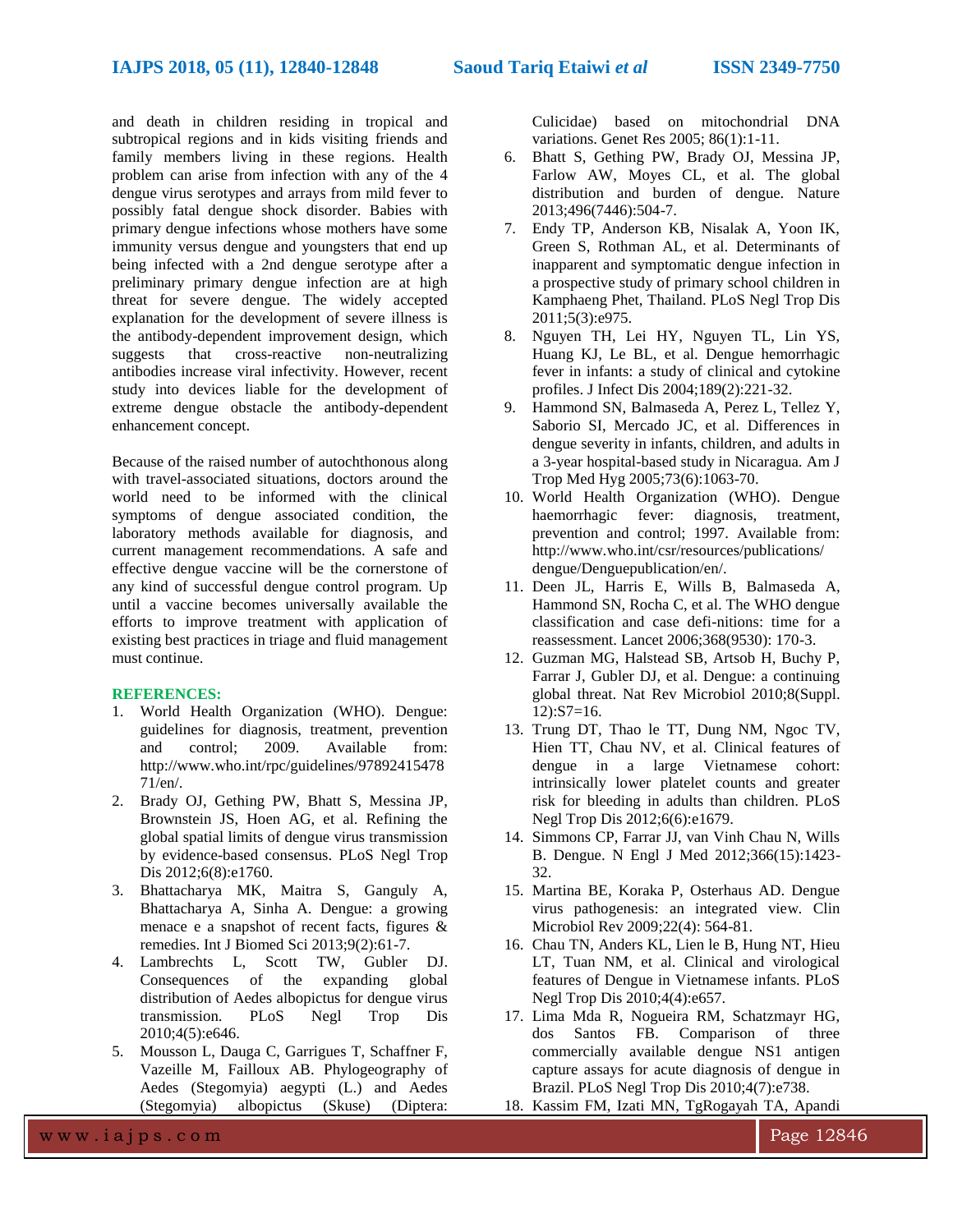YM, Saat Z. Use of dengue NS1 antigen for early diagnosis of dengue virus infection. Southeast Asian J Trop Med Public Health 2011;42(3): 562-9.

- 19. Andries AC, Duong V, Ngan C, Ong S, Huy R, Sroin KK, et al. Field evaluation and impact on clinical management of a rapid diagnostic kit that detects dengue NS1, IgM and IgG. PLoS Negl Trop Dis 2012;6(12):e1993.
- 20. Tang KF, Ooi EE. Diagnosis of dengue: an update. Expert Rev Anti Infect Ther 2012;10(8):895-907.
- 21. Cao XT, Ngo TN, Wills B, Kneen R, Nguyen TT, Ta TT, et al. Evaluation of the World Health Organization standard tourniquet test and a modified tourniquet test in the diagnosis of dengue infection in Viet Nam. Trop Med Int Health 2002; 7(2):125-32.
- 22. Tam DT, Ngoc TV, Tien NT, Kieu NT, Thuy TT, Thanh LT, et al. Effects of short-course oral corticosteroid therapy in early dengue infection in Vietnamese patients: a randomized, placebocontrolled trial. Clin Infect Dis 2012;55(9):1216- 24.
- 23. Wills BA, Nguyen MD, Ha TL, Dong TH, Tran TN, Le TT, et al. Comparison of three fluid solutions for resuscitation in dengue shock syndrome. New Engl J Med 2005;353(9):877-89.
- 24. Tassniyom S, Vasanawathana S, Chirawatkul A, Rojanasuphot S. Failure of high-dose methylprednisolone in established dengue shock syndrome: a placebo-controlled, double-blind study. Pediatrics 1993;92(1):111-5.
- 25. Anders KL, Hay SI. Lessons from malaria control to help meet the rising challenge of dengue. Lancet Infect Dis 2012;12(12): 977-84.
- 26. Suaya JA, Shepard DS, Chang MS, Caram M, Hoyer S, Socheat D, et al. Cost-effectiveness of annual targeted larviciding campaigns in Cambodia against the dengue vector Aedes aegypti. Trop Med Int Health 2007;12(9):1026- 36.
- 27. Vu SN, Nguyen TY, Tran VP, Truong UN, Le QM, Le VL, et al. Elimination of dengue by community programs using Mesocyclops (Copepoda) against Aedes aegypti in central Vietnam. Am J Trop Med Hyg 2005;72(1):67- 73.
- 28. Vanlerberghe V, Toledo ME, Rodriguez M, Gomez D, Baly A, Benitez JR, et al. Community involvement in dengue vector control: cluster randomised trial. BMJ 2009;338:b1959.
- 29. Ooi EE, Goh KT, Gubler DJ. Dengue prevention and 35 years of vector control in Singapore. Emerg Infect Dis 2006;12(6): 887-93.

30. Toledo ME, Rodriguez A, Valdes L, Carrion R,

Cabrera G, Banderas D, et al. Evidence on impact of community-based environmental management on dengue transmission in Santiago de Cuba. Trop Med Int Health 2011;16(6):744-7.

- 31. Esu E, Lenhart A, Smith L, Horstick O. Effectiveness of peridomestic space spraying with insecticide on dengue transmission: systematic review. Trop Med Int Health 2010;15(5): 619-31.
- 32. Vazquez-Prokopec GM, Kitron U, Montgomery B, Horne P, Ritchie SA. Quantifying the spatial dimension of dengue virus epidemic spread within a tropical urban environment. PLoS Negl Trop Dis 2010;4(12):e920.
- 33. Kroeger A, Lenhart A, Ochoa M, Villegas E, Levy M, Alexander N, et al. Effective control of dengue vectors with curtains and water container covers treated with insecticide in Mexico and Venezuela: cluster randomised trials. BMJ 2006;332(7552):1247-52.
- 34. Lenhart A, Orelus N, Maskill R, Alexander N, Streit T, McCall PJ. Insecticide-treated bednets to control dengue vectors: preliminary evidence from a controlled trial in Haiti. Trop Med Int Health 2008;13(1):56-67.
- 35. Seng CM, Setha T, Nealon J, Chantha N, Socheat D, Nathan MB. The effect of longlasting insecticidal water container covers on field populations of Aedes aegypti (L.) mosquitoes in Cambodia. J Vector Ecol 2008;33(2):333-41.
- 36. Simasathien S, Thomas SJ, Watanaveeradej V, Nisalak A, Barberousse C, Innis BL, et al. Safety and immunogenicity of a tetravalent liveattenuated dengue vaccine in flavivirus naive children. Am J Trop Med Hyg 2008;78(3):426- 33.
- 37. Watanaveeradej V, Simasathien S, Nisalak A, Endy TP, Jarman RG, Innis BL, et al. Safety and immunogenicity of a tetravalent live-attenuated dengue vaccine in flavivirusnaive infants. Am J Trop Med Hyg 2011;85(2):341-51.
- 38. Guy B, Barrere B, Malinowski C, Saville M, Teyssou R, Lang J. From research to phase III: preclinical, industrial and clinical development of the Sanofi Pasteur tetravalent dengue vaccine. Vaccine 2011;29(42):7229-41.
- 39. Capeding RZ, Luna IA, Bomasang E, Lupisan S, Lang J, Forrat R, et al. Live-attenuated, tetravalent dengue vaccine in children, adolescents and adults in a dengue endemic country: randomized controlled phase I trial in the Philippines. Vaccine 2011;29(22):3863-72.
- 40. Poo J, Galan F, Forrat R, Zambrano B, Lang J, Dayan GH. Liveattenuated tetravalent dengue vaccine in dengue-natıve children, adolescents,